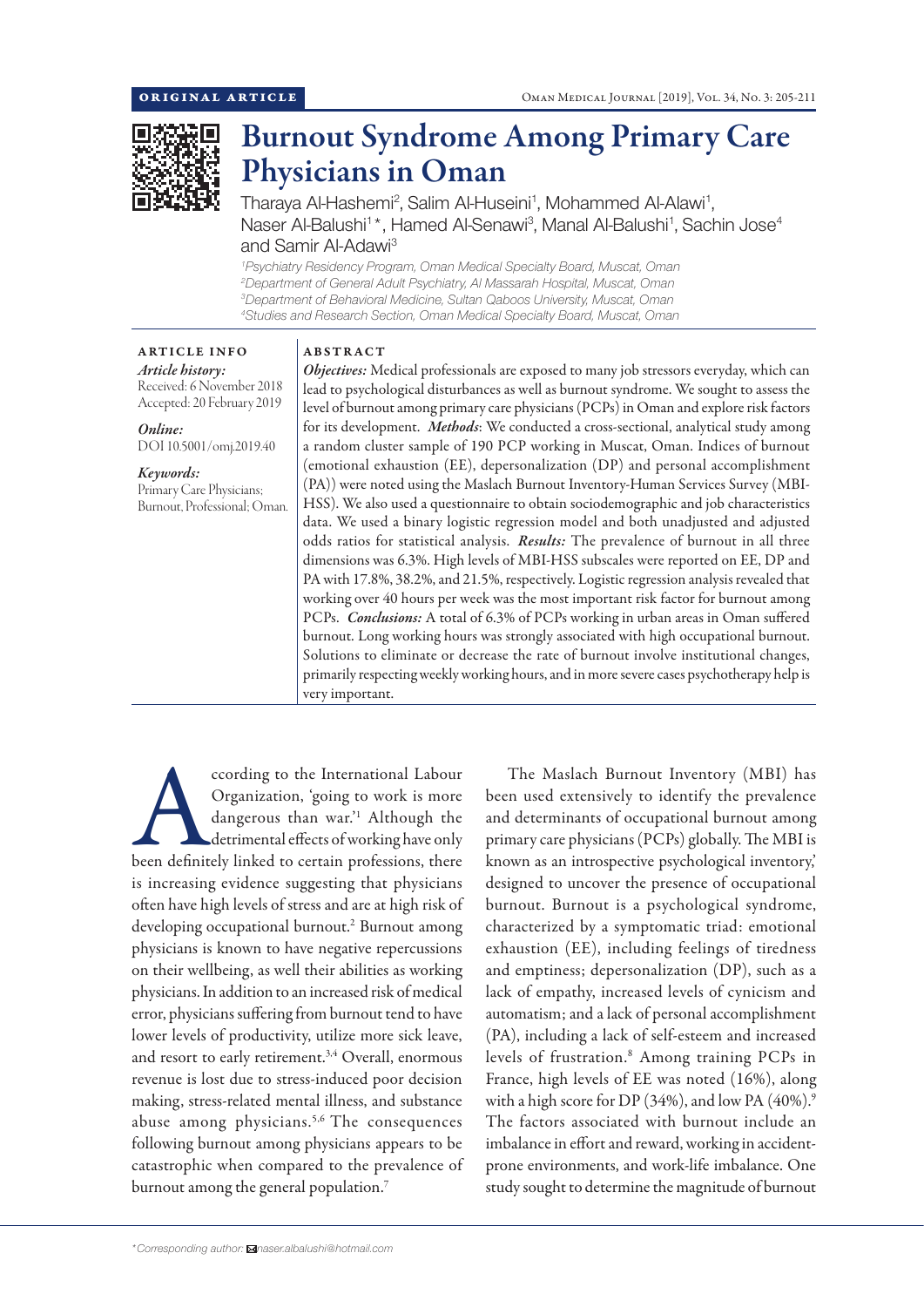and its determinants among PCPs in 12 European countries.10 Using the MBI, it was found that 43% of respondents had high levels of EE, 35% showed DP, and 12% lacked PA. This study suggested a strong correlation between burnout and absenteeism and a tendency to self-medicate. Gender and age were also found to be significant factors. A study from the US used the MBI to explore the link between clinic capacity and burnout.11 The results suggested that burnout rates strongly influenced the variation in clinical capacity.

The prevalence of burnout has also risen in transitional societies, where PCPs meet the bulk of the population's healthcare needs.12,13 The MBI was utilized to determine the rate of occupational burnout among PCPs in Cameroon.<sup>14</sup> This study found that although the majority of the sample was not aware of the concept of burnout, approximately 42% displayed burnout symptoms. Burnout was associated with specific sociodemographic factors.

Studies have also been carried out in Middle Eastern countries. In Turkey, there was a high prevalence of occupational burnout among PCPs, with sociodemographic factors such as gender and marital status noted to be strongly related to the EE and DP subscale of the MBI.<sup>15</sup> In Israel, there was a direct relationship between increased workloads and levels of burnout symptoms.16 A study from Egypt used the MBI to compare the rate of occupational burnout between hospital physicians and PCPs.17 This study suggested that hospital physicians had higher levels of burnout syndrome symptoms compared to PCPs. In Iran, approximately 15% of the PCPs showed high levels of EE, DP, and a lack of interest in PA.18 The high levels of occupational burnout were strongly associated with certain temperaments. In contrast to previous studies, low levels of EE and DP and high levels of interest in PA were reported among PCPs in Australia.19 This implies that there is high variability in the occupational burnout rate among different populations, and suggests that ecological and personal factors play a substantial role in the expression and correlation of occupational burnout.

As stated above, some studies have suggested that occupational burnout is more common among PCPs in certain parts of the world. Some studies have also suggested that there are various predictors of occupational burnout among PCPs. There is currently a dearth of burnout studies among PCPs in Arabian Gulf countries.20 To the best of our knowledge, this is the first study to assess the rates of burnout among PCPs in Oman. We sought to assess the risk factors for developing burnout among PCPs in Oman.

## METHODS

We conducted a cross-sectional study among a random cluster sample of PCPs working in Muscat, Oman, between March and May 2017. In Oman, healthcare is free for its citizens, and primary healthcare is the basic first portal of entry to all levels of health care.<sup>21</sup> Primary health care centers are meant to provide both preventive and curative primary care services to all acute and chronic somatic and mental health illnesses.<sup>22</sup>

Based on a previous study in Arabic populations looking at the prevalence of occupational burnout among PCPs, the total number of PCPs in Oman, a 95% confidence interval (CI), a type 1 error probability of 5%, and a power of 80%, we calculated a required sample size of 197.<sup>20,21</sup> The EpiInfo<sup>™</sup> software (Epi Info™, Division of Health Informatics & Surveillance, enter for Surveillance, Epidemiology & Laboratory Services, 1600 Clifton Road Atlanta, GA 30329-4027 USA) was used to calculate the sample size.

A two-stage sampling process was employed to select the participants. First, Muscat was the randomly selected governorate out of ten potential governorate in Oman. Second, within Muscat, a simple computer-aided list of a random sample of currently working PCPs was generated.

The investigators of this study approached the randomly selected participants at their workplace after arranging appointments with them. The purpose of the study, confidentiality, and anonymity were explained to the participants. Then, informed consent forms and the study questionnaire were handed over to the participants to complete in a private room. After 20 minutes, the investigators collected the questionnaire along with the signed consent forms.

Participant burnout was evaluated using the MBI-Human Services Survey (HSS).<sup>23</sup> It is a selfadministered tool designed to capture three facets of burnout syndrome: EE, DP, and reduced PA. The questionnaire has 22 items, divided into the three categories. Each item is accompanied by a seven-point Likert scale, in terms of the frequency

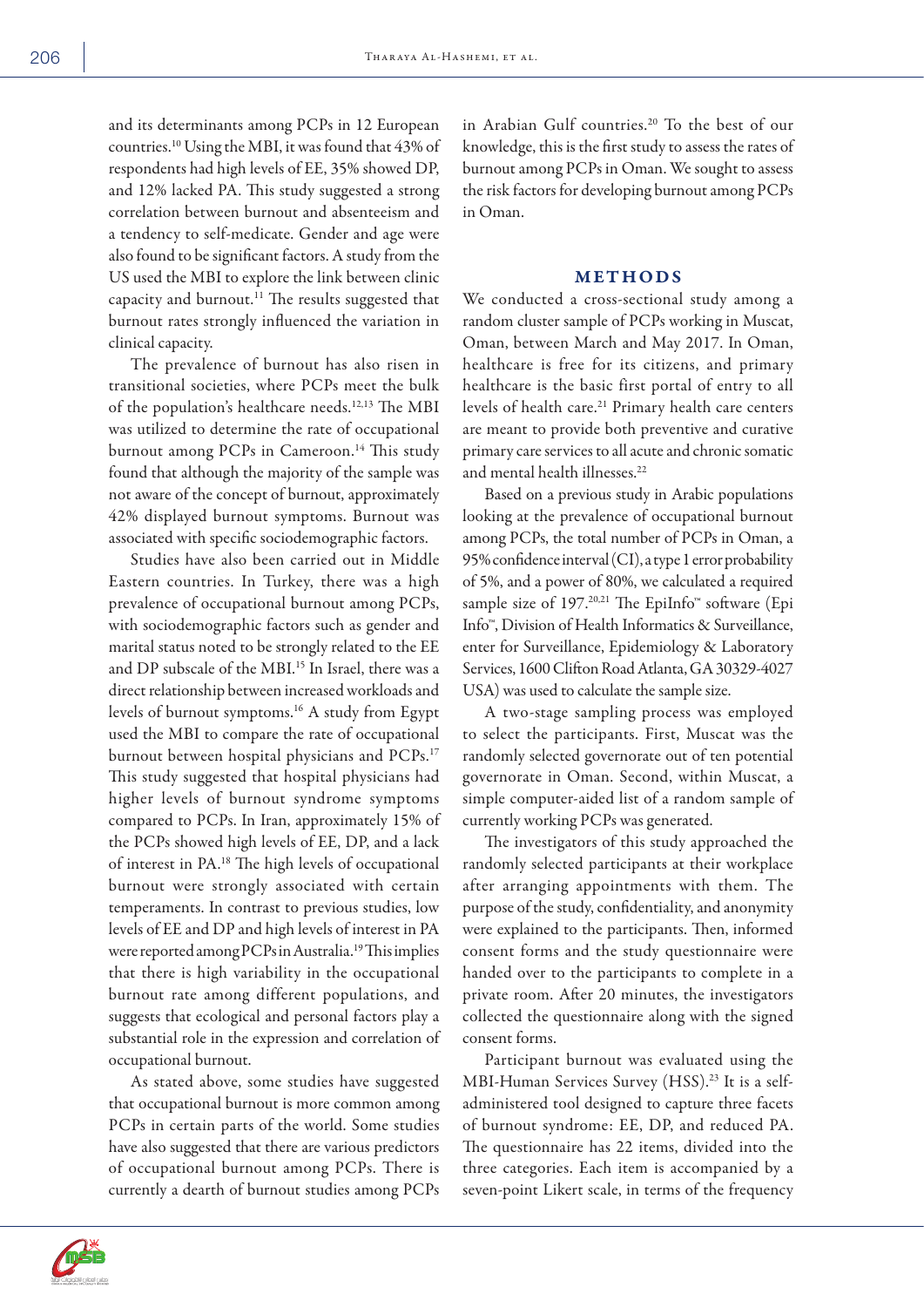with which the participant experiences the feelings related to burnout (from  $0 =$  never to  $6 =$  everyday). The nine-item EE subscale (statements 1–9) evaluate feelings of being emotionally exhausted by one's job. The DP subscale (statements 10–14) assesses how detached the participants feel when they are delivering treatment, care, or instructions. The PA subscale reflects how the participant feels regarding their success at work and their level of competence. Higher mean scores in EE and DP and lower mean score on PA indicates a high level of burnout. In the existing literature, the following cut-off means scores were used to differentiate those with burnout and those without:  $EE \ge 26$ ,  $DP \ge 9$ ,  $PA \le 33$ .

The reliability and validity of MBI-HSS in the present study sample were also noted. The internal consistency reliabilities of the three subscales were as follows; Cronbach's α was 0.75 for EE, 0.80 for DP, and 0.78 for PA. Confirmatory factor analysis was performed to examine the construct validity of MBI-HSS in the current study. The analysis found the three factors (EE, DP, and PA) had an Eigenvalue > 1 and accounted for 70.5% of the total variance. The items loaded well in each subscale or factor.

We also used a questionnaire to obtain demographic and job data, including gender, marital status, average number of working hours per week, number of patients attended to per day, and whether they have previously felt the need to seek professional help due to stress at work.

We used SPSS Statistics (IBM Corp. Released 2013. IBM SPSS Statistics for Windows, Version 22.0. Armonk, NY: IBM Corp.) for data analysis. Sociodemographic factors were described using descriptive analysis. The prevalence rate of burnout syndrome was calculated by dividing the total number of cases by the total number of study participants. We used the chi-square test to compare the statistical difference of the proportions of burnout syndrome among the independent variables, and a *p*-value of < 0.050 was deemed to be statistically significant. For confirmatory factor analysis of the data in the study, a goodness-of-fit index with a cut-off score of > 0.9 was set to decrease the chance of type one error. The Varimax rotation approach was then performed. Factor loading was no more than 0.30 for the item to be considered belonging to a certain factor. Suitability of the data for factor analysis was assessed by Bartlett's test and the Kaiser-Meyer-Olkin index.24

**Table 1:** Characteristics of the sample  $(n = 190)$  of primary care physicians in Muscat governorate.

| Characteristics                                     |            |  |  |  |  |  |
|-----------------------------------------------------|------------|--|--|--|--|--|
| <b>Sex</b>                                          |            |  |  |  |  |  |
| Male                                                | 41(21.6)   |  |  |  |  |  |
| Female                                              | 149 (78.4) |  |  |  |  |  |
| Age, years                                          |            |  |  |  |  |  |
| $18 - 29$                                           | 36(18.9)   |  |  |  |  |  |
| $30 - 39$                                           | 95(50.0)   |  |  |  |  |  |
| $40 - 49$                                           | 48(25.3)   |  |  |  |  |  |
| $\geq 50$                                           | 11(6.3)    |  |  |  |  |  |
| <b>Marital</b> status                               |            |  |  |  |  |  |
| Married                                             | 166(87.4)  |  |  |  |  |  |
| Single                                              | 19(10.0)   |  |  |  |  |  |
| Divorced                                            | 4(2.1)     |  |  |  |  |  |
| Widowed                                             | 1(0.5)     |  |  |  |  |  |
| Average working hours per week                      |            |  |  |  |  |  |
| $0 - 20$                                            | 9(4.7)     |  |  |  |  |  |
| $21 - 40$                                           | 115(60.2)  |  |  |  |  |  |
| $41 - 80$                                           | 62(33.0)   |  |  |  |  |  |
| > 80                                                | 4(2.1)     |  |  |  |  |  |
| Patients seen per day, n                            |            |  |  |  |  |  |
| $0 - 10$                                            | 8(4.2)     |  |  |  |  |  |
| $11 - 20$                                           | 4(20.1)    |  |  |  |  |  |
| $21 - 30$                                           | 55 (28.9)  |  |  |  |  |  |
| $31 - 50$                                           | 84 (44.2)  |  |  |  |  |  |
| > 50                                                | 4(2.1)     |  |  |  |  |  |
| Felt like they need professional psychological help |            |  |  |  |  |  |
| Yes                                                 | 109(57.4)  |  |  |  |  |  |
| No                                                  | 81 (42.6)  |  |  |  |  |  |

We used a stepwise backward binary logistic regression analysis for the significant factors at univariate analysis (chi-square test) to decipher the predictors of burnout syndrome. Covariates were incorporated into the model according to their potential link to the other independent variables and the trend of being associated with burnout syndrome in univariate analysis ( $p = 0.250$ ). The unadjusted and adjusted odds ratios (OR) were depicted in univariate and multivariate analysis with a 95% CI. We used the Cox and Snell approach<sup>25</sup> to judge the goodness-of-fit of the logistic regression model.

This study was conducted according to the Declaration of Helsinki ensuring confidentiality, autonomy, correct data management, as well as ensuring informed consent was obtained.26 This study was granted ethical approval by the Ministry of Health, Oman (MH/DGPS/MG154).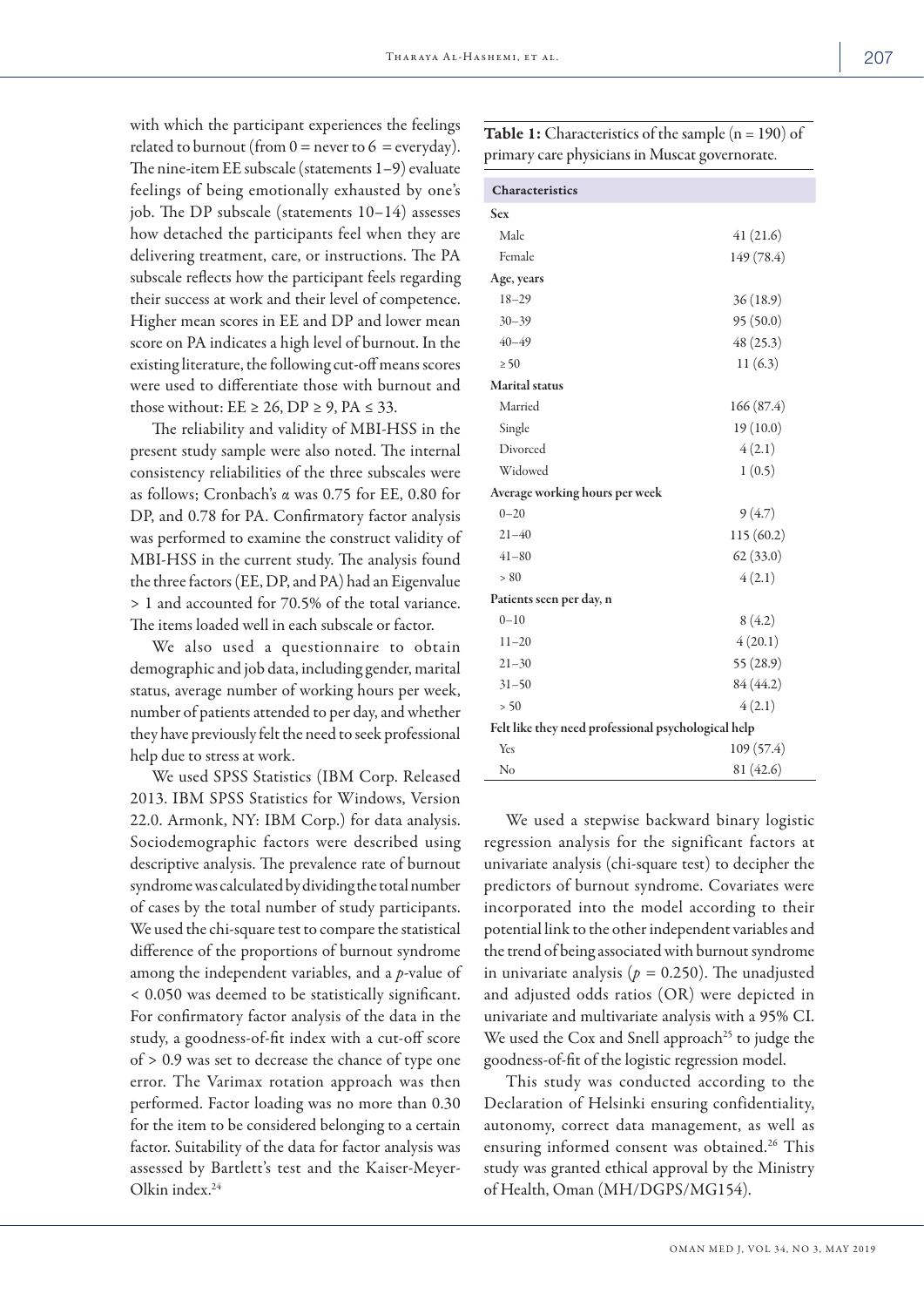

Figure 1: Prevalence of burnout as defined by the Maslach Burnout Inventory among primary care physicians in Oman.

## RESULTS

Table 1 presents the sociodemographic characteristics of the PCPs in this study ( $n = 190$ ). Approximately 50% of PCPs were aged 30–39 years old. The majority were female (78.4%) and married (87.4%). Most PCPs ( $n = 112, 58.6\%$ ) were not trained as family physicians or general practitioners. Eightyseven PCPs stated that they were under financial strain. More than half of the participants (57.4%) admitted that they had contemplated seeking professional psychological help. The response rate was 96%.

The overall prevalence of burnout was 6.3% [Figure 1]. High levels of EE were reported by 17.8% of participants, while 38.2% experienced high levels of DP and 21.5% had low levels of PA.

Table 2: Binary logistic regression models for predicting burnout syndrome (high EE and DP, and low PA) from the sociodemographic variables.

| <b>Variables</b>                                    | <b>Unadjusted OR</b> |       |                  |            | <b>Adjusted OR</b> |                          |       |            |  |
|-----------------------------------------------------|----------------------|-------|------------------|------------|--------------------|--------------------------|-------|------------|--|
|                                                     | $\mathbf n$          | OR    | 95% CI           | $p$ -value | <b>OR</b>          | 95% CI                   |       | $p$ -value |  |
|                                                     |                      |       |                  |            |                    | Upper                    | Lower |            |  |
| <b>Sex</b>                                          |                      |       |                  |            |                    |                          |       |            |  |
| Male                                                | 2(4.9)               | 0.718 | $0.151 - 3.414$  | 1.000      | 0.441              | 6.085                    | 0.032 | 0.541      |  |
| Female (Ref.)                                       | 10(6.7)              |       |                  |            |                    |                          |       |            |  |
| Age                                                 |                      |       |                  |            |                    |                          |       |            |  |
| $18-29$ (Ref.)                                      | 2(5.6)               | 1.352 | $0.267 - 6.837$  | 0.923      |                    |                          |       | 0.809      |  |
| $30 - 39$                                           | 7(1.1)               | 0.739 | $0.099 - 5.513$  |            | 1.534              | 16.142                   | 0.146 | 0.721      |  |
| $40 - 49$                                           | 2(4.2)               | 1.545 | $0.128 - 18.731$ |            | 2.604              | 42.716                   | 0.159 | 0.503      |  |
| $> 50$                                              | 1(8.3)               |       |                  |            | 5.142              | 240.098                  | 0.110 | 0.404      |  |
| Marital status                                      |                      |       |                  |            |                    |                          |       |            |  |
| Married (Ref.)                                      | 10(6.2)              | 1.835 | $0.371 - 9.077$  | 0.763      |                    |                          |       | 0.735      |  |
| Single                                              | 2(10.5)              |       |                  |            | 4.531              | 62.408                   | 0.329 | 0.259      |  |
| Divorced                                            | 0(0.0)               |       |                  |            | 0.000              | $\mathbf{r}$             | 0.000 | 0.999      |  |
| Widowed                                             | 0(0.0)               |       |                  |            | 0.000              |                          | 0.000 | 1.000      |  |
| Average working hours per week                      |                      |       |                  |            |                    |                          |       |            |  |
| $0 - 20$                                            | 2(22.2)              | 0.094 |                  | $0.039*$   |                    |                          |       |            |  |
| $21 - 40$                                           | 3(2.6)               | 0.438 | $0.013 - 0.656$  |            | 0.025              | 0.845                    | 0.001 | 0.040      |  |
| $41-80$ (Ref.)                                      | 7(11.1)              |       | $0.075 - 2.535$  |            | 0.049              | 1.426                    | 0.002 | 0.080      |  |
| Number of patients seen per day                     |                      |       |                  |            |                    |                          |       |            |  |
| $0-10$ (Ref.)                                       | 1(12.5)              | 0.179 |                  | 0.813      |                    |                          |       | 0.989      |  |
| $11 - 20$                                           | 1(2.5)               | 0.549 | $0.010 - 3.217$  |            | 0.000              | 71.536                   | 0.000 | 0.997      |  |
| $21 - 30$                                           | 4(7.3)               | 0.538 | $0.053 - 5.639$  |            | 1.160              | 28.649                   | 0.019 | 0.944      |  |
| $31 - 50$                                           | 6(7.1)               |       | $0.057 - 5.128$  |            | 0.694              | $\overline{\phantom{a}}$ | 0.017 | 0.848      |  |
| $> 50$                                              | 0(0.0)               |       |                  |            | 0.000              | 71.536                   | 0.000 | 0.999      |  |
| Felt like they need professional psychological help |                      |       |                  |            |                    |                          |       |            |  |
| Yes                                                 | 10(9.3)              | 8.144 | 1.021-64.994     | $0.025*$   | 59.573             | 5334.578                 | 0.665 | 0.075      |  |
| No (Ref.)                                           | 1(1.1)               |       |                  |            |                    |                          |       |            |  |

*Ref: Value used as the denominator in the calculation of odds ratios; OR: odds ratio; CI: confidence interval. \*p-value of < 0.050 was considered statistically significant.*

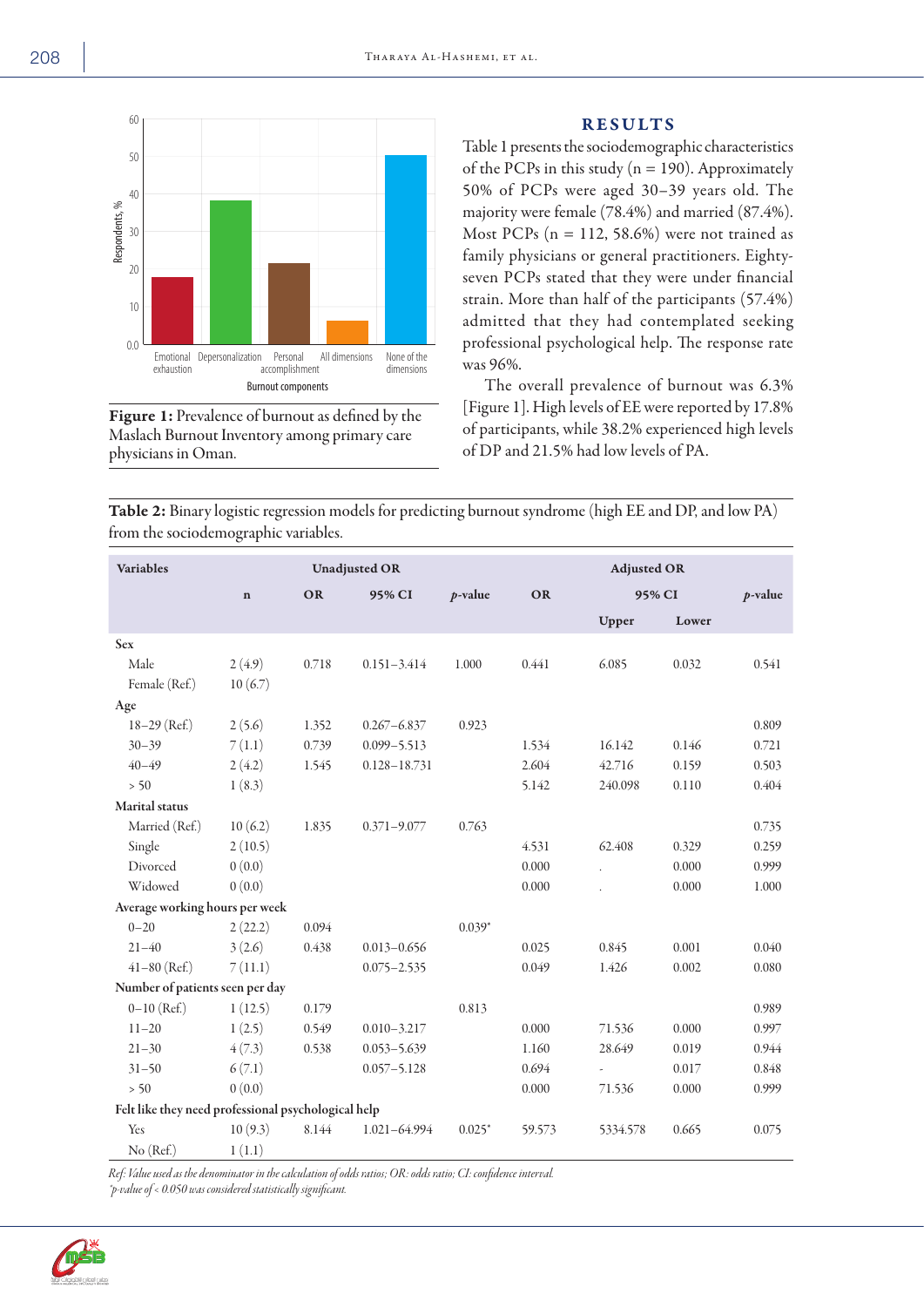Table 2 shows the univariate (unadjusted) and multivariable (adjusted) analysis results. Working hours was the only statistically significant factor in predicting burnout syndrome (high EE and DP, and low PA) in the multivariate analysis ( $p < 0.050$ ). Participants who worked 40–80 hours per week had the higher risk of burnout syndrome compared to participants working  $\leq$  20 hours per week  $(OR = 0.025; 95\% CI: 0.845 - 0.001; p = 0.040).$ 

## DISCUSSION

Various studies have explored the prevalence of occupational burnout among PCPs and trainees using the MBI, which has been specifically designed to solicit the presence of three symptoms of occupational burnout (EE, DP, and PA). In the USA, the incidence of EE has been reported to vary from 19.5% to 34.4%, DP to vary from 6.0% to 26.9%, and PA to vary from 28.2% to 38.68%.<sup>4,27,28</sup> It has been reported that among PCPs in 12 European countries, 43%, 35%, and 32% of the participants displayed EE, DP, and PA, respectively.10 In our study, the figures were 17.8%, 38.2%, and 21.5% for EE, DA, and PA. In general, the figures fall within the international trend. These figures from PCPs in Oman also appear to be displaying the same trends as other transition societies, such as Turkey, Israel, Egypt, Iran, and Saudi Arabia.15–18,20 In most of these studies from industrialized countries as well as those from transition societies have focused on medical students. Our study, in agreement with others, found that medical professionals, irrespective of their level of training or status, are marked with indices of occupational burnout.

In addition to examining the prevalence, there is a vast amount research in the current literature regarding the factors associated with burnout among PCPs, including inadequate staff, excessive workload, financial strain, inadequate supervision, night work, witnessing death in practice, frequent conflicts among healthcare professionals, stressors in their private life, and a lack of social support.<sup>29-32</sup> Due to these factors, PCPs tend to exhibit high rates of turnover and have a high risk of depressive disorders, poor job performance, and high rates of absenteeism.12,33–35 The multivariate analysis of this study indicate a significant relationship between the average number of working hours per week, the need for professional psychological help, and the indices of burnout. Understanding the factors associated with burnout among physicians could lay the groundwork for evidence-based interventions. Indeed, some initiatives to prevent burnout and other interventions can currently be found in the literature. A systematic review of 19 studies and a meta-analysis on the effectiveness of interventions to reduce burnout in physicians, which included 1550 physicians, concluded that the existing interventions do not help to mitigate burnout among physicians. 2 Therefore, the present burnout crisis would require institutional changes rather than relying on existing token measures of providing stress-management for physicians suffering from burnout.

Being a cross-sectional study, we cannot eliminate causal association. This study also relied on a selfreported questionnaire, which are often marred by factors such as recall bias and social desirability. Another limitation is that approximately 59% of the study samples were not trained as family physicians or general practitioners. In Oman, primary health care services are predominantly attended by nonspecialized physicians as this study suggests. Therefore, the generalization of our results should be taken with this caveat. Finally, the bulk of the population in Oman live in Muscat, where this study was conducted. However, primary health care centers are spread in all corners of the country.36 This implies that the generalization of this study will be limited to PCPs working in urban areas. Previous studies have indicated that the urban-rural dichotomy tends to play a part in the development of occupational burnout.37,38

## CONCLUSIONS

We sought to examine the prevalence and correlates of burnout among PCPs working in urban areas of Oman. The second, related, aim was to explore the antecedent factors associated with their burnout. Using the MBI, the prevalence of burnout was 6.3% among the participants in this study with long working hours strongly associated with high occupational burnout. Although we found a lower prevalence rate compared to the international trend, our results indicate that burnout among PCPs should be of serious concern. Therefore, more studies are needed so that an evidence-based intervention can be devised.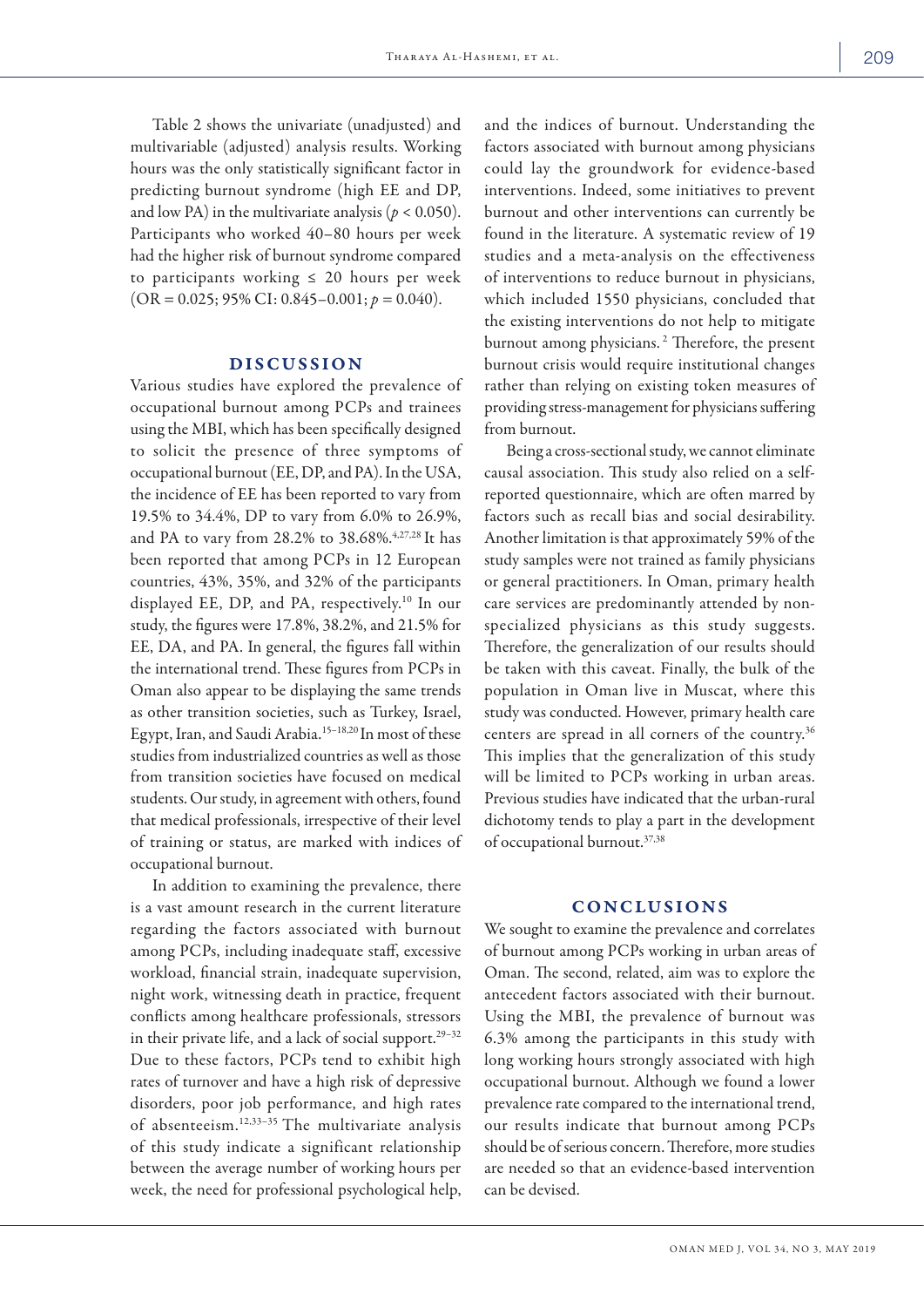## *Disclosure*

The authors declare no conflicts of interest. No funding was received for this study.

#### *Acknowledgements*

We would like to thank all the residents who participated in the study.

#### references

- 1. International Labour Organization. World day for safety and health at work 2013. [cited June 2018]. Available from: www.ilo.org/safework/events/safeday/WCMS\_204594/ lang--en/index.htm.
- Panagioti M, Panagopoulou E, Bower P, Lewith G, Kontopantelis E, Chew-Graham C, et al. Controlled interventions to reduce burnout in physicians: asystematic review and meta-analysis. JAMA Intern Med 2017 Feb;177(2):195-205.
- 3. Kang EK, Lihm HS, Kong EH. Association of intern and resident burnout with self-reported medical errors. Korean J Fam Med 2013 Jan;34(1):36-42.
- 4. Shanafelt TD, Bradley KA, Wipf JE, Back AL. Burnout and self-reported patient care in an internal medicine residency program. Ann Intern Med 2002 Mar;136(5):358-367.
- 5. Hughes PH, Brandenburg N, Baldwin DC Jr, Storr CL, Williams KM, Anthony JC, et al. Prevalence of substance use among US physicians. JAMA 1992 May;267(17):2333- 2339.
- 6. Baharvand P, Hormozi M, Anbari K. Mental health and related factors in physicians working in hospitals: a study in Western Iran in 2016. Middle East JFam Med 2018 Apr;16(4):85.
- 7. Shanafelt TD, Boone S, Tan L, Dyrbye LN, Sotile W, Satele D, et al. Burnout and satisfaction with work-life balance among US physicians relative to the general US population. Arch Intern Med 2012 Oct;172(18):1377-1385.
- Maslach C, Jackson SE, Leiter MP. Maslach burnout inventory manual. 4th Edition. 1996–2016. Menlo Park, CA: Mind Garden, Inc.
- 9. Galam E, Komly V, Le Tourneur A, Jund J. Burnout among French GPs in training: a cross-sectional study. Br J Gen Pract 2013 Mar;63(608):e217-e224.
- 10. Soler JK, Yaman H, Esteva M, Dobbs F, Asenova RS, Katic M, et al; European General Practice Research Network Burnout Study Group. Burnout in European family doctors: the EGPRN study. Fam Pract 2008 Aug;25(4):245-265.
- 11. Olayiwola JN, Willard-Grace R, Dubé K, Hessler D, Shunk R, Grumbach K, et al. Higher perceived clinic capacity to address patients' social needs associated with lower burnout in primary care providers. J Health Care Poor Underserved 2018;29(1):415-429.
- 12. Chaudhury N, Hammer J, Kremer M, Muralidharan K, Rogers FH. Missing in action: teacher and health worker absence in developing countries. J Econ Perspect 2006;20(1):91-116.
- 13. Rule J, Ngo DA, Oanh TT, Asante A, Doyle J, Roberts G, et al. Strengthening primary health care in low- and middleincome countries: generating evidence through evaluation. Asia Pac J Public Health 2014 Jul;26(4):339-348.
- 14. Mandengue SH, Owona Manga LJ, Lobè-Tanga MY, Assomo-Ndemba PB, Nsongan-Bahebege S, Bika-Lélé C, et al. [Burnout syndrome among generalist medical doctors of Douala region (Cameroon): Can physical activities be a protective factor?]. Rev Med Brux 2017;38(1):10-15.
- 15. Karakose T. An evaluation of the relationship between general practitioners' job satisfaction and burnout levels. Stud Ethno-Med 2014;8(3):239-244.
- 16. Kushnir T, Greenberg D, Madjar N, Hadari I, Yermiahu Y, Bachner YG. Is burnout associated with referral rates among primary care physicians in community clinics? Fam Pract  $2014$  Feb;  $31(1):44-50$ .
- 17. Kotb AA, Mohamed KA, Kamel MH, Ismail MA, Abdulmajeed AA. Comparison of burnout pattern between hospital physicians and family physicians working in Suez Canal University Hospitals. Pan Afr Med J 2014 Jun;18:164.
- 18. Ahmadpanah M, Torabian S, Dastore K, Jahangard L, Haghighi M. Association of occupational burnout and type of personality in Iranian general practitioners. Work 2015 Jun;51(2):315-319.
- 19. Ifediora CO. Burnout among after-hours home visit doctors in Australia. BMC Fam Pract 2016 Jan;17(1):2.
- 20. Al-Sareai NS, Al-Khaldi YM, Mostafa OA, Abdel-Fattah MM. Magnitude and risk factors for burnout among primary health care physicians in Asir Province, Saudi Arabia. East Mediterr Health J 2013 May;19(5):426-434.
- 21. Oman Information Centre. Primary Health Care in Sultanate of Oman. [cited June 2018]. Available from: www.omaninfo.com/health/primary-health-care-sultanateoman.asp.
- 22. Al-Salmani A, Juma T, Al-Noobi A, Al-Farsi Y, Jaafar N, Al-Mamari K, et al. Characterization of depression among patients at urban primary healthcare centers in Oman. Int J Psychiatry Med 2015;49(1):1-18.
- 23. Al-Alawi M, Al-Sinawi H, Al-Qubtan A, Al-Lawati J, Al-Habsi A, Al-Shuraiqi M, et al. Prevalence and determinants of burnout Syndrome and Depression among medical students at Sultan Qaboos University: A cross-sectional analytical study from Oman. Arch Environ Occup Health 2017 Nov;(Nov):1-10.
- 24. Dziuban CD, Shirkey EC. When is a correlation matrix appropriate for factor analysis? Some decision rules. Psychol Bull 1974 Jun;81(6):358.
- 25. Cox DR, Snell EJ. The choice of variables in observational studies. J R Stat Soc Ser C Appl Stat 1974 Jan;23(1):51-59.
- 26. World Medical Association General Assembly. World Medical Association Declaration of Helsinki: ethical principles for medical research involving human subjects. J Int Bioethique 2004 Mar;15(1):124-129.
- 27. Michels PJ, Probst JC, Godenick MT, Palesch Y. Anxiety and anger among family practice residents: a South Carolina family practice research consortium study. Acad Med 2003 Jan;78(1):69-79.
- 28. Dyrbye LN, Thomas MR, Huntington JL, Lawson KL, Novotny PJ, Sloan JA, et al. Personal life events and medical student burnout: a multicenter study. Acad Med 2006 Apr;81(4):374-384.
- 29. Parola V, Coelho A, Cardoso D, Sandgren A, Apóstolo J. Prevalence of burnout in health professionals working in palliative care: a systematic review. JBI Database System Rev Implement Rep 2017 Jul;15(7):1905-1933.
- 30. Trufelli DC, Bensi CG, Garcia JB, Narahara JL, Abrão MN, Diniz RW, et al. Burnout in cancer professionals: a systematic review and meta-analysis. Eur J Cancer Care (Engl) 2008 Nov;17(6):524-531.
- 31. Medisauskaite A, Kamau C. Prevalence of oncologists in distress: Systematic review and meta-analysis. Psychooncology 2017 Nov;26(11):1732-1740.
- 32. Roberts DL, Cannon KJ, Wellik KE, Wu Q, Budavari AI. Burnout in inpatient-based versus outpatient-based physicians: a systematic review and meta-analysis. J Hosp Med 2013 Nov;8(11):653-664.
- 33. Mata DA, Ramos MA, Bansal N, Khan R, Guille C, Di Angelantonio E, et al. Prevalence of depression and depressive symptoms among resident physicians: a systematic review and meta-analysis. JAMA 2015 Dec;314(22):2373- 2383.
- 34. Linzer M, Manwell LB, Williams ES, Bobula JA, Brown RL, Varkey AB, et al; MEMO (Minimizing Error, Maximizing Outcome) Investigators. Working conditions in primary care: physician reactions and care quality. Ann Intern Med 2009 Jul;151(1):28-36, W6-W9.
- 35. Panagioti M, Geraghty K, Johnson J, Zhou A, Panagopoulou E, Chew-Graham C, et al. Association between physician